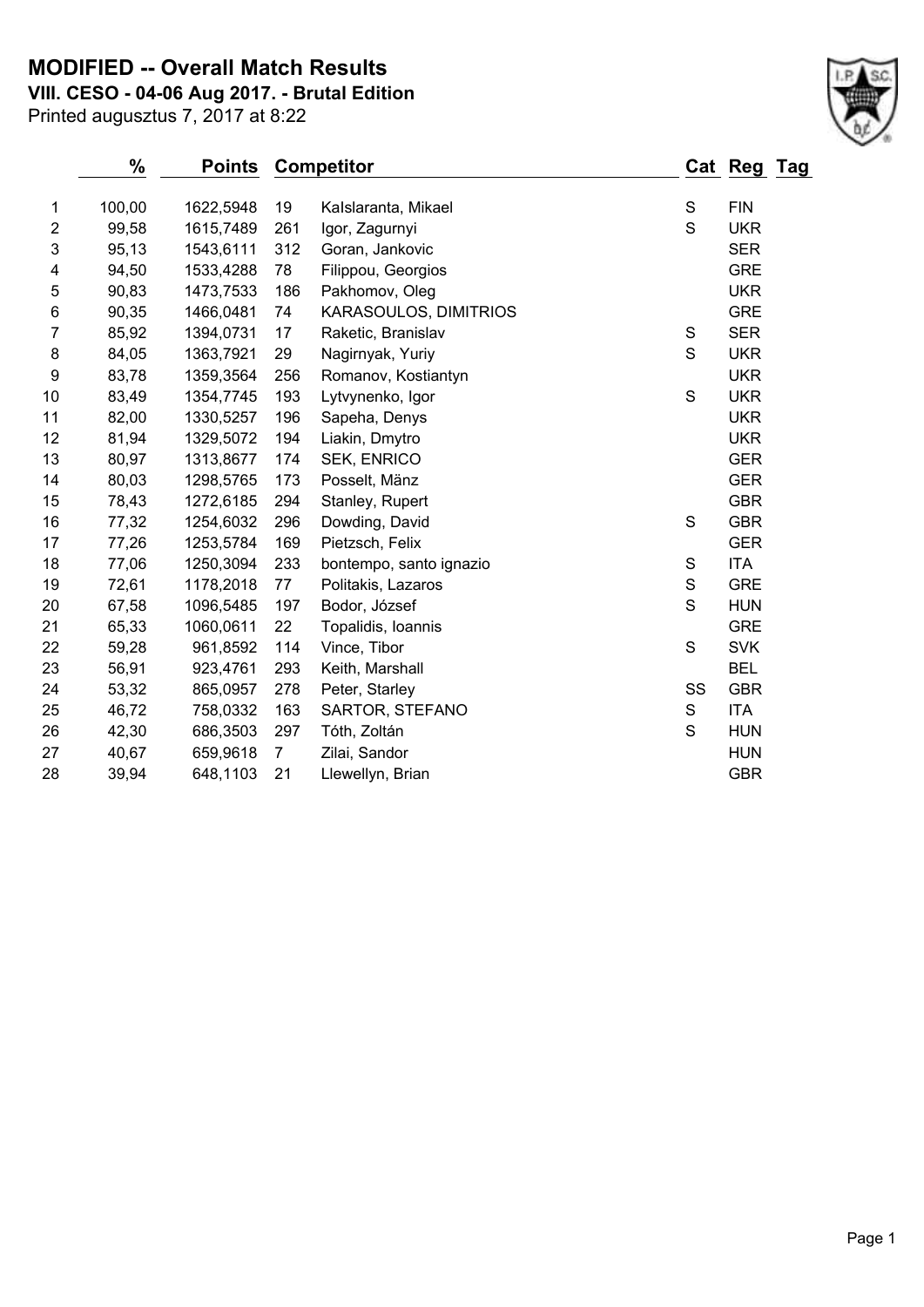**OPEN -- Overall Match Results**

**VIII. CESO - 04-06 Aug 2017. - Brutal Edition**

| Printed augusztus 7, 2017 at 8:22 |  |  |  |
|-----------------------------------|--|--|--|
|-----------------------------------|--|--|--|

|                         | %      | <b>Points</b> |     | <b>Competitor</b>     |               | Cat Reg Tag |  |
|-------------------------|--------|---------------|-----|-----------------------|---------------|-------------|--|
| 1                       | 100,00 | 1641,5148     | 175 | Kharitonov, Vladimir  |               | <b>RUS</b>  |  |
| $\overline{\mathbf{c}}$ | 99,28  | 1629,6843     | 250 | Khalitov, Roman       |               | <b>RUS</b>  |  |
| 3                       | 98,70  | 1620,1795     | 177 | Anikin, Roman         |               | <b>RUS</b>  |  |
| 4                       | 92,26  | 1514,4866     | 292 | Shymchenko, Oleksandr |               | <b>UKR</b>  |  |
| 5                       | 90,81  | 1490,7410     | 87  | Kudryavtsev, Oleg     |               | <b>RUS</b>  |  |
| 6                       | 90,18  | 1480,3507     | 184 | Lykov, Alexandr       |               | <b>RUS</b>  |  |
| 7                       | 87,35  | 1433,8763     | 167 | Barsony, Csaba        |               | <b>HUN</b>  |  |
| 8                       | 86,46  | 1419,3318     | 213 | Siuniakou, Andrei     |               | <b>BLR</b>  |  |
| 9                       | 84,84  | 1392,7288     | 90  | Ilin, Vsevolod        |               | <b>RUS</b>  |  |
| 10                      | 83,41  | 1369,1512     | 180 | Goriushev, Dmitrii    |               | <b>RUS</b>  |  |
| 11                      | 82,64  | 1356,4676     | 158 | Tkachev, Pavel        |               | <b>RUS</b>  |  |
| 12                      | 82,39  | 1352,4154     | 245 | Yakutik, Vitaly       |               | <b>BLR</b>  |  |
| 13                      | 81,57  | 1339,0393     | 274 | Ingram, Richard       |               | <b>GBR</b>  |  |
| 14                      | 80,41  | 1319,9437     | 280 | Shvarts, Maria        | L             | <b>RUS</b>  |  |
| 15                      | 79,56  | 1305,9895     | 104 | Terentev, Sergei      | $\mathbf S$   | <b>RUS</b>  |  |
| 16                      | 78,68  | 1291,5472     | 134 | Kasatkin, Andrey      |               | <b>RUS</b>  |  |
| 17                      | 77,44  | 1271,2474     | 53  | Braginskyy, Igor      |               | <b>UKR</b>  |  |
| 18                      | 77,34  | 1269,5521     | 251 | Karelina, Alena       | L             | <b>RUS</b>  |  |
| 19                      | 75,60  | 1240,9537     | 176 | Niewiadomski, Piotr   |               | <b>POL</b>  |  |
| 20                      | 75,50  | 1239,2958     | 83  | Teodori, Fabio        | $\mathsf S$   | <b>ITA</b>  |  |
| 21                      | 75,12  | 1233,0551     | 242 | LASEVICH, SIARHEI     |               | <b>BLR</b>  |  |
| 22                      | 74,59  | 1224,3967     | 75  | Karalakis, Emmanouil  | $\mathsf S$   | <b>GRE</b>  |  |
| 23                      | 74,02  | 1215,0760     | 240 | ZIANKOU, SIARHEI      |               | <b>BLR</b>  |  |
| 24                      | 72,29  | 1186,5971     | 203 | Streit, Thomas        |               | <b>GER</b>  |  |
| 25                      | 71,62  | 1175,5985     | 62  | VASILATOS, NIKOLAOS   |               | <b>GRE</b>  |  |
| 26                      | 70,81  | 1162,2793     | 241 | Sviryd, Katsiaryna    | L             | <b>BLR</b>  |  |
| 27                      | 70,46  | 1156,6894     | 286 | Shkoda, Maksim        |               | <b>RUS</b>  |  |
| 28                      | 69,80  | 1145,6979     | 60  | TARAN, KOSTIANTYN     |               | <b>UKR</b>  |  |
| 29                      | 69,65  | 1143,3497     | 82  | Simoncelli, Luca      |               | <b>ITA</b>  |  |
| 30                      | 69,22  | 1136,2693     | 144 | Migliaccio, John      | S             | <b>USA</b>  |  |
| 31                      | 68,75  | 1128,6110     | 25  | Jonas, Thambert       |               | <b>SWE</b>  |  |
| 32                      | 68,23  | 1120,0428     | 79  | Ivantsos, Stefanos    |               | <b>GRE</b>  |  |
| 33                      | 68,14  | 1118,5361     | 42  | KUZIN, IGOR           |               | <b>RUS</b>  |  |
| 34                      | 67,98  | 1115,9036     | 116 | Mäkeläinen, Marko     |               | <b>FIN</b>  |  |
| 35                      | 65,83  | 1080,5524     | 272 | Synek, Milos          |               | CZE         |  |
| 36                      | 65,47  | 1074,7074     | 269 | Coroban, lurie        | ${\mathsf S}$ | <b>MDA</b>  |  |
| 37                      | 64,74  | 1062,6767     | 271 | Polivka, Vladimir     | SS            | <b>CZE</b>  |  |

 63,99 1050,4285 285 Rumyantseva, Natalya L RUS 63,88 1048,6130 61 TSOPOUROPOULOU, ELENI L GRE 40 63,76 1046,5606 229 Hódi, József Hundam HUN 63,53 1042,7743 237 Borovskyi, Rostislav UKR 61,04 1001,9504 56 Barannikov, Viacheslav UKR 59,38 974,7857 182 Renato, Anese S ITA 58,10 953,6731 130 Klaczyński, Krzysztof S POL 57,67 946,7086 113 Kohz, Peter SS GER 46 56,75 931,5592 133 Bertosh, Vladimir S BLR 55,48 910,7262 284 ziery, hannes AUT 52,67 864,5379 67 Efstathia, Chasogia L GRE

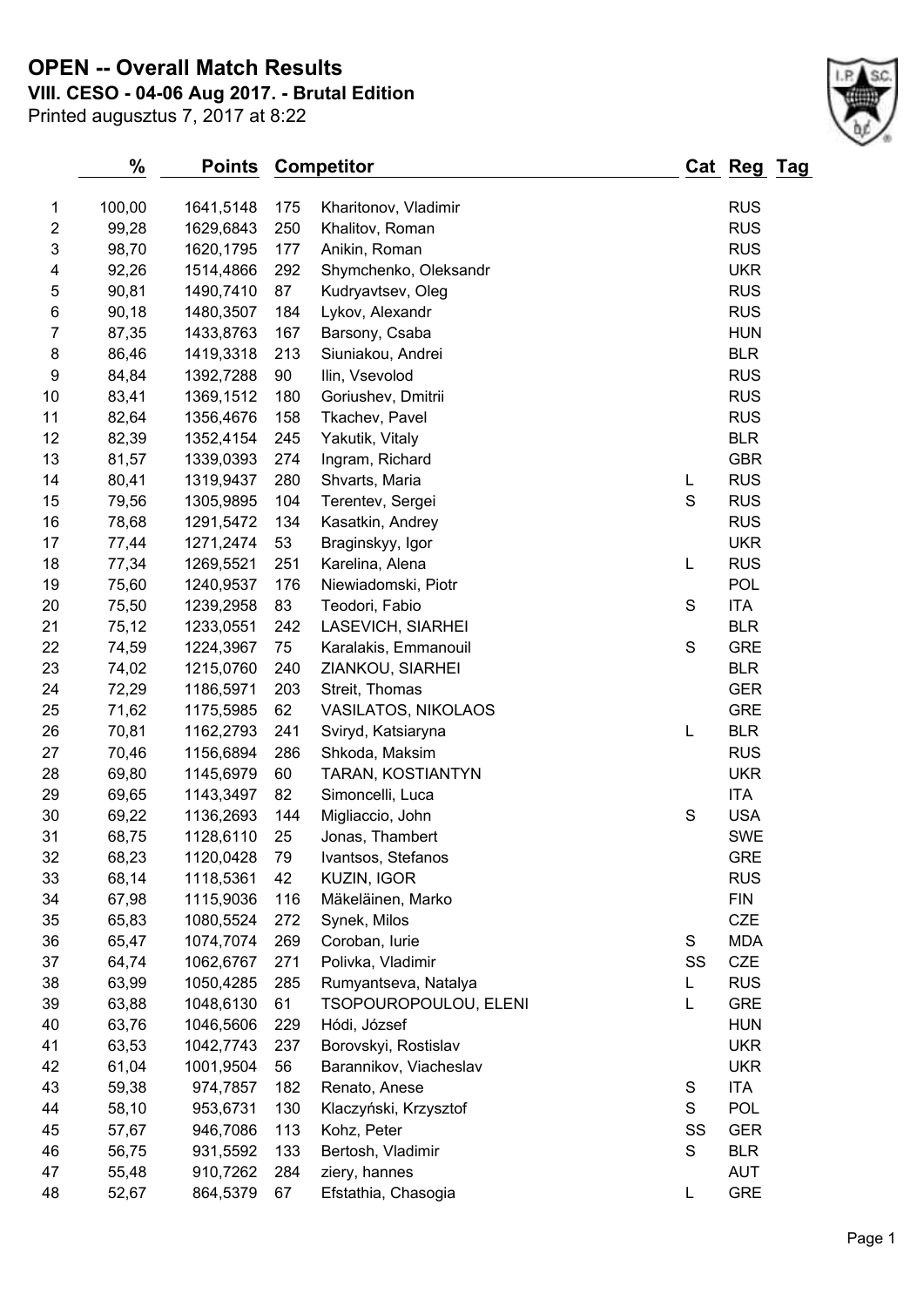**VIII. CESO - 04-06 Aug 2017. - Brutal Edition OPEN -- Overall Match Results**

|    | $\%$  | <b>Points Competitor</b> |     |                               |    | Cat Reg Tag |  |
|----|-------|--------------------------|-----|-------------------------------|----|-------------|--|
| 49 | 52.19 | 856.7838                 | 122 | Ostrowski, Daniel             |    | <b>POL</b>  |  |
| 50 | 50,68 | 831.8935                 | 135 | Klaus-Peter, Dose             | SS | <b>GER</b>  |  |
| 51 | 45,66 | 749.5699                 | 248 | Zalejsky, Rostislav           | S  | <b>CZE</b>  |  |
| 52 | 44,94 | 737.7068                 | 234 | Charnabai, Valiantsina        |    | <b>BLR</b>  |  |
| 53 | 43,22 | 709.5359                 | 63  | <b>GRIGORIADIS, DIAMANTIS</b> | S  | <b>GRE</b>  |  |
| 54 | 41,20 | 676,3384                 | 44  | Belme, Attila                 |    | <b>HUN</b>  |  |
| 55 | 39,00 | 640,2618                 | 66  | Pentarakis, Aristeidis        |    | <b>GRE</b>  |  |

Printed augusztus 7, 2017 at 8:22

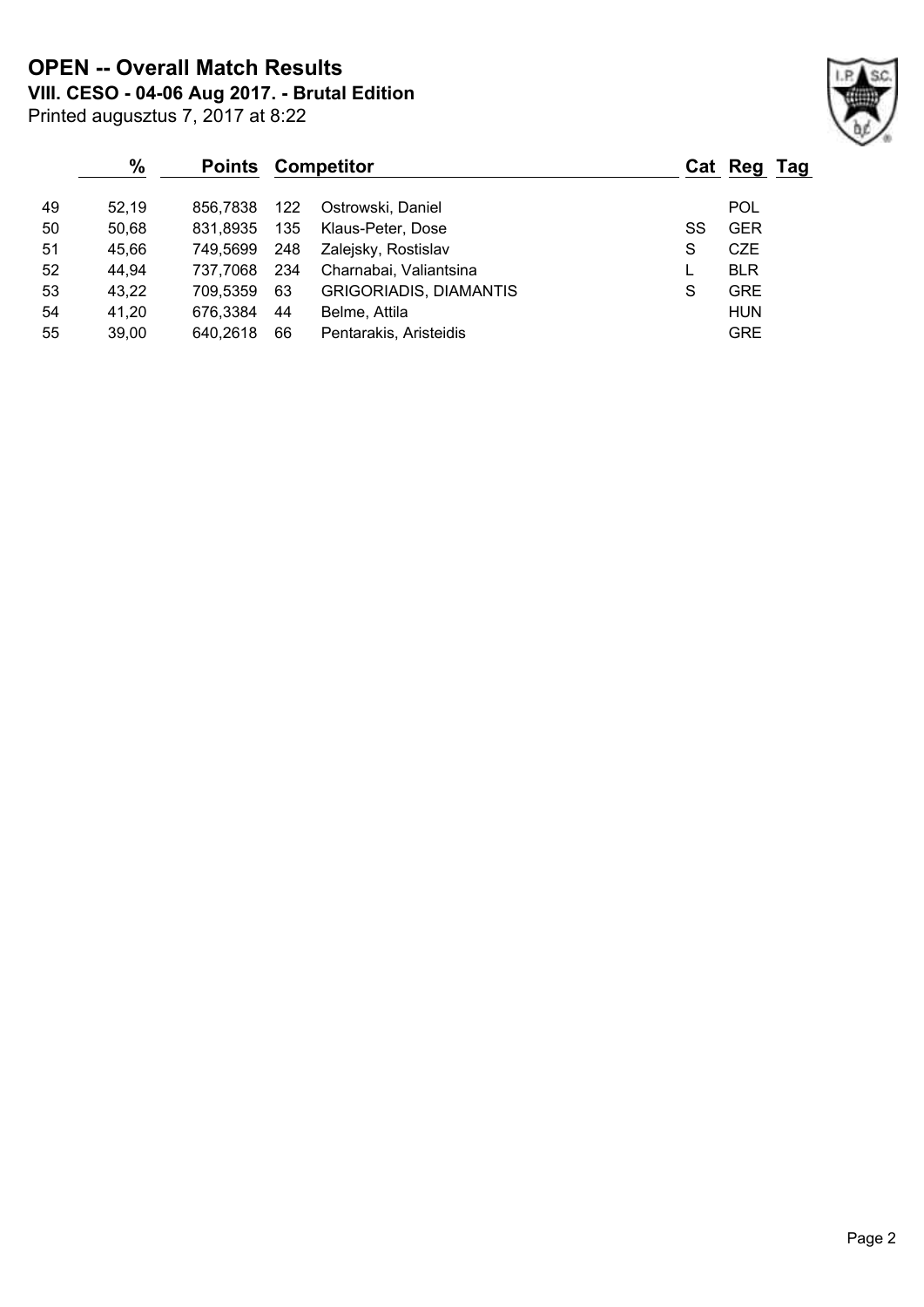**STANDARD -- Overall Match Results**

**VIII. CESO - 04-06 Aug 2017. - Brutal Edition**

Printed augusztus 7, 2017 at 8:22

| 1                       | 100,00 | 1647,6881              | 290 | Kenny, Joshua                   |    | <b>GBR</b> |
|-------------------------|--------|------------------------|-----|---------------------------------|----|------------|
| $\overline{\mathbf{c}}$ | 98,49  | 1622,7706              | 205 | Leppänen, Kim                   |    | <b>FIN</b> |
| 3                       | 89,59  | 1476,1737              | 103 | Konov, Sergei                   |    | <b>RUS</b> |
| 4                       | 87,67  | 1444,4889              | 313 | Igor, Jankovic                  |    | <b>SER</b> |
| 5                       | 86,48  | 1424,9627              | 311 | Nikola, Mihajlovic              |    | <b>SER</b> |
| 6                       | 83,36  | 1373,5641              | 218 | Edvardsson, Thomas              |    | <b>SWE</b> |
| 7                       | 82,48  | 1359,0255              | 54  | Okseniuk, Hryhorii              |    | <b>UKR</b> |
| 8                       | 80,81  | 1331,4404              | 40  | Goncharov, Mikhail              |    | <b>RUS</b> |
| $\boldsymbol{9}$        | 80,42  | 1325,1128              | 31  | Zamerets, Oleksandr             |    | <b>UKR</b> |
| 10                      | 79,34  | 1307,3369              | 310 | Marco, Djukovic                 |    | <b>SER</b> |
| 11                      | 78,50  | 1293,4445              | 195 | Karagan, Oleksii                |    | <b>UKR</b> |
| 12                      | 77,14  | 1271,0929              | 76  | Sgambato, Aniello               |    | <b>ITA</b> |
| 13                      | 75,96  | 1251,5841              | 200 | REMONATO, CHRISTIAN             |    | <b>ITA</b> |
| 14                      | 74,15  | 1221,7590              | 243 | SIANCHUK, ULADZIMIR             |    | <b>BLR</b> |
| 15                      | 73,72  | 1214,7484              | 124 | Bartosz, Szczesny               |    | POL        |
| 16                      | 72,96  | 1202,1172              | 51  | Tolentino, Raul Jr              | S  | PHI        |
| 17                      | 72,83  | 1200,0905              | 204 | Hopley, Darren                  |    | <b>GBR</b> |
| 18                      | 70,04  | 1154,0705              | 255 | Siva-Jothy, Michael             | S  | <b>GBR</b> |
| 19                      | 69,94  | 1152,4165              | 156 | Glos, Stanislav                 |    | CZE        |
| 20                      | 69,50  | 1145,1279              | 142 | Georgiev, Georgi                |    | <b>BUL</b> |
| 21                      | 69,13  | 1139,1072              | 289 | Okhrimenko, András              |    | <b>UKR</b> |
| 22                      | 67,62  | 1114,1827              | 254 | Pack, Markus                    |    | <b>AUT</b> |
| 23                      | 67,33  | 1109,3890              | 128 | Abel, Kalvi                     |    | <b>EST</b> |
| 24                      | 67,01  | 1104,1726              | 109 | Nazarov, Oleksandr              |    | <b>UKR</b> |
| 25                      | 66,81  | 1100,7506              | 252 | Strowger, Kevin                 | S  | <b>GBR</b> |
| 26                      | 65,81  | 1084,2830              | 37  | Protsenko, Andrii               |    | <b>UKR</b> |
| 27                      | 64,51  | 1063,0053              | 275 | Beattie, Colin                  |    | <b>NIR</b> |
| 28                      | 64,44  | 1061,8416              | 80  | Pierluigi, Andreato             | S  | <b>ITA</b> |
| 29                      | 64,23  | 1058,2460              | 152 | Smid, Martin                    |    | <b>CZE</b> |
| 30                      | 63,38  | 1044,3169              | 231 | Vardomatski, Siarhei            |    | LTU        |
| 31                      | 63,27  | 1042,5455              | 96  | Frisell, Tomas                  |    | <b>SWE</b> |
| 32                      | 63,14  | 1040,3238              | 125 | Hareza, Damian                  |    | <b>POL</b> |
| 33                      | 62,89  |                        | 239 | Bures, Vitezslav                |    | <b>CZE</b> |
| 34                      | 61,49  | 1036,1705<br>1013,1751 | 267 |                                 | SS | <b>GER</b> |
| 35                      |        |                        | 295 | Wießner, Bernd<br>Hicks, Russel | S  | <b>GBR</b> |
|                         | 61,46  | 1012,6214              | 136 | Redecki, Tomasz                 |    | POL        |
| 36                      | 61,26  | 1009,3525              |     |                                 |    |            |
| 37                      | 60,96  | 1004,4425              | 121 | Bogdanski, Michal               |    | POL        |
| 38                      | 60,49  | 996,7505               | 143 | Várnai, Gábor                   | SS | <b>HUN</b> |
| 39                      | 60,34  | 994,2313               | 36  | Baratella, Giuseppe             | S  | ITA        |
| 40                      | 60,26  | 992,9073               | 246 | Simon, Lofthouse                |    | <b>GBR</b> |
| 41                      | 59,76  | 984,6712               | 291 | Potts, Stephen                  | S  | <b>NRI</b> |
| 42                      | 59,42  | 979,1314               | 230 | Matsekh, Andriy                 | S  | <b>UKR</b> |
| 43                      | 58,97  | 971,6775               | 179 | Destro, Carlo Donato            | SS | ITA        |
| 44                      | 57,78  | 951,9979               | 52  | Iliukhina, Oleksandra           | J  | <b>UKR</b> |
| 45                      | 57,07  | 940,3680               | 260 | Coglianese, Fausto              |    | <b>GBR</b> |
| 46                      | 56,65  | 933,4059               | 259 | Iryna, Zagurna                  | L  | <b>UKR</b> |
| 47                      | 56,12  | 924,6854               | 238 | Havranek, Rostislav             |    | <b>CZE</b> |
| 48                      | 55,52  | 914,8265               | 126 | Przemek, Marcela                |    | <b>POL</b> |
|                         |        |                        |     |                                 |    |            |

**% Points Competitor Cat Reg Tag**

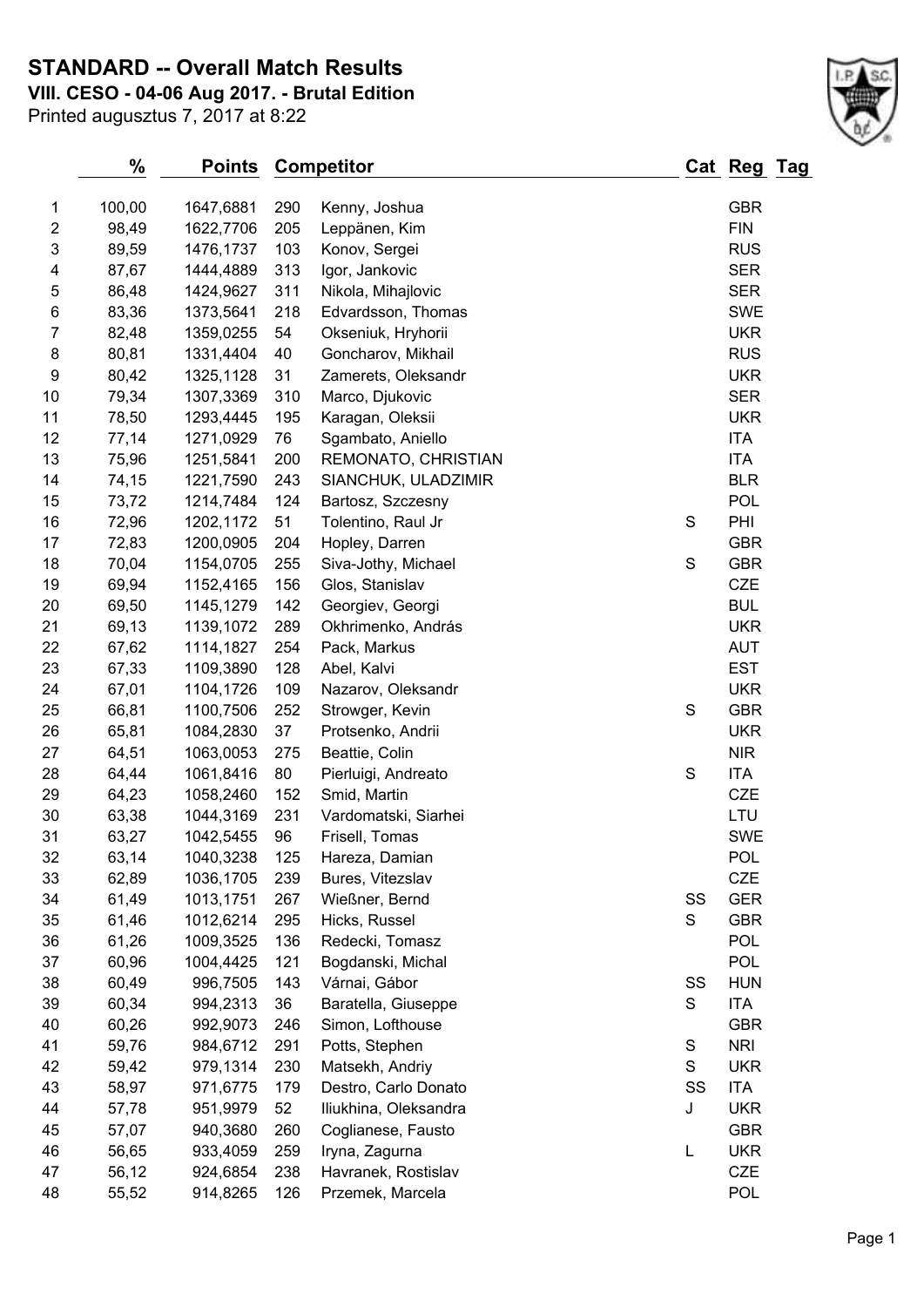# **STANDARD -- Overall Match Results**

**VIII. CESO - 04-06 Aug 2017. - Brutal Edition**

| Printed augusztus 7, 2017 at 8:22 |  |  |  |  |
|-----------------------------------|--|--|--|--|
|-----------------------------------|--|--|--|--|

|    | $\%$  | <b>Points</b> |     | <b>Competitor</b>    |    | Cat Reg Tag |  |
|----|-------|---------------|-----|----------------------|----|-------------|--|
| 49 | 55,00 | 906,2536      | 108 | Aleksey, Krasov      |    | <b>UKR</b>  |  |
| 50 | 52,71 | 868,4889      | 153 | Fontanelli, Sergio   | SS | <b>ITA</b>  |  |
| 51 | 51,07 | 841,5416      | 168 | Richard, Burton      | S  | <b>GBR</b>  |  |
| 52 | 49,85 | 821,3497      | 215 | Shchybria, Mykola    | SS | <b>UKR</b>  |  |
| 53 | 49,75 | 819,8019      | 30  | Michalik, Piotr      |    | <b>POL</b>  |  |
| 54 | 48,60 | 800,8347      | 287 | Peer, Karin          | L  | <b>AUT</b>  |  |
| 55 | 48,50 | 799,1419      | 68  | ROUPAKIAS, GEORGIOS  |    | <b>GRE</b>  |  |
| 56 | 47,20 | 777,7203      | 222 | MORO, ALESSANDRA     | L  | <b>ITA</b>  |  |
| 57 | 46,25 | 761,9756      | 277 | Edinac, Oleg         |    | <b>MDA</b>  |  |
| 58 | 45,94 | 756,8876      | 20  | Smith, Dave          | S  | <b>GBR</b>  |  |
| 59 | 45,53 | 750,1930      | 188 | Duffy, Vanessa       | L  | <b>GBR</b>  |  |
| 60 | 43,66 | 719,4225      | 111 | Pete, László         |    | <b>HUN</b>  |  |
| 61 | 43,66 | 719,3584      | 120 | Bocheńska, Aneta     | L  | <b>POL</b>  |  |
| 62 | 42,60 | 701,9611      | 123 | MAZUR, JOANNA        |    | <b>POL</b>  |  |
| 63 | 37,79 | 622,7371      | 160 | Westbury, Paul       | SS | <b>GBR</b>  |  |
| 64 | 36,34 | 598,7357      | 187 | Duffy, Andrew        | S  | <b>GBR</b>  |  |
| 65 | 33,02 | 544,0452      | 35  | Szymaniak, Wiktoria  | L  | POL         |  |
| 66 | 32,14 | 529,6290      | 85  | Stuber, Marion       |    | <b>GER</b>  |  |
| 67 | 31,13 | 512,9645      | 223 | Jean-Michel, Demanet | S  | <b>FRA</b>  |  |
| 68 | 26,39 | 434,7453      | 27  | Mária, Kormányos     |    | <b>HUN</b>  |  |

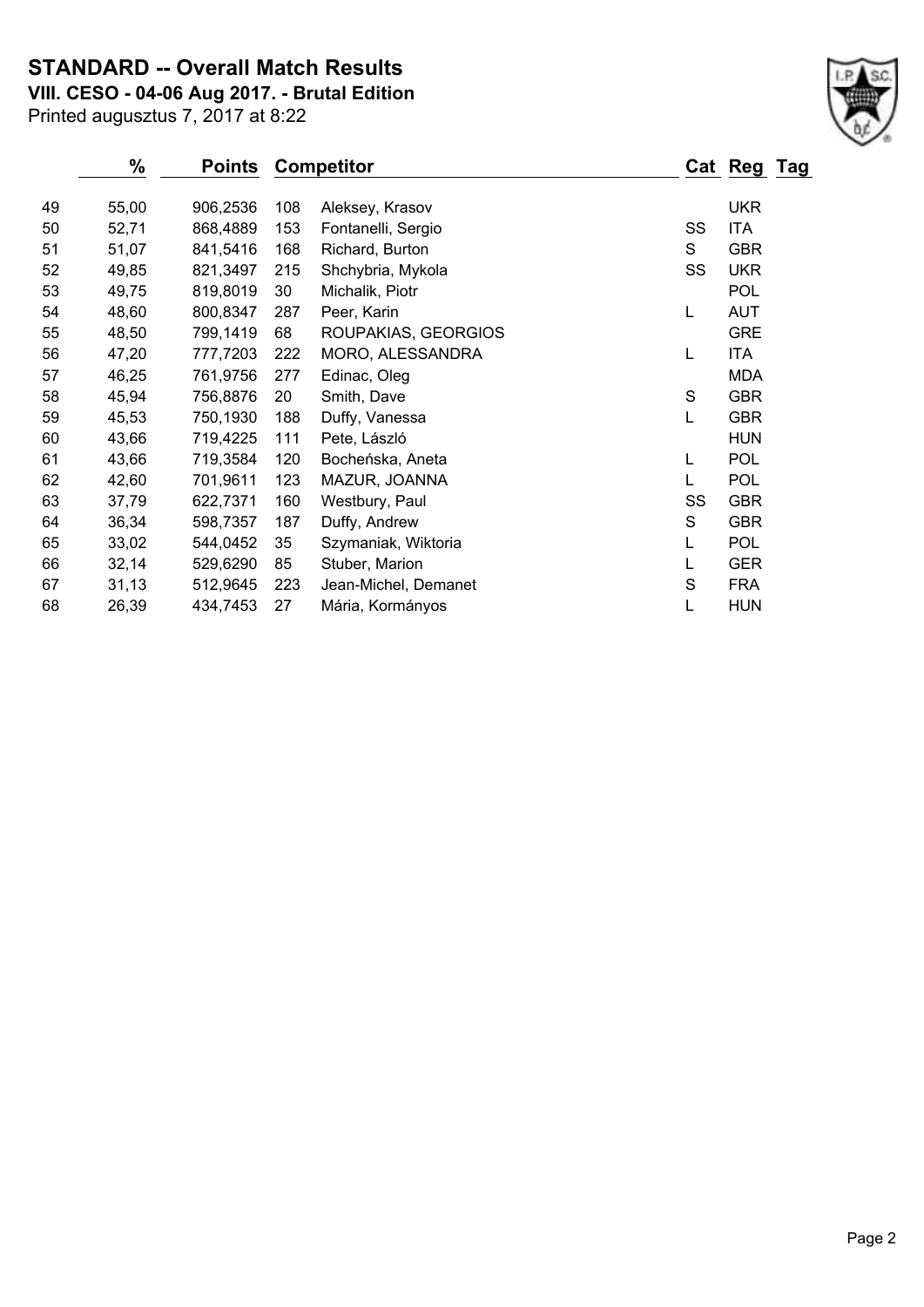### **STANDARD MANUAL -- Overall Match Results**

**VIII. CESO - 04-06 Aug 2017. - Brutal Edition**

Printed augusztus 7, 2017 at 8:22

# **% Points Competitor Cat Reg Tag** 1 100,00 1681,4074 192 Orlov, Pavel 1 100,00 RUS<br>2 99.62 1675,0995 206 Viitala Jaakko 99,62 1675,0995 206 Viitala, Jaakko FIN

| $\overline{z}$ | 99,62 | 1675,0995 | 206            | Viitala, Jaakko       |             | FIN        |
|----------------|-------|-----------|----------------|-----------------------|-------------|------------|
| 3              | 88,33 | 1485,2626 | 249            | Streltsov, Serhii     |             | <b>UKR</b> |
| 4              | 83,89 | 1410,4954 | 201            | PASINI, PIERFRANCESCO |             | <b>ITA</b> |
| 5              | 83,82 | 1409,3243 | 191            | Pedchenko, Vitalii    |             | <b>UKR</b> |
| 6              | 80,90 | 1360,2980 | 253            | Shapovalov, Olexiy    |             | <b>UKR</b> |
| $\overline{7}$ | 77,17 | 1297,6160 | 24             | Pavlič, Boštjan       |             | <b>SLO</b> |
| 8              | 75,42 | 1268,0745 | 147            | Nikolov, Nikolay      |             | <b>BUL</b> |
| 9              | 74,56 | 1253,6916 | 5              | Petukhov, Aleksandr   |             | <b>RUS</b> |
| 10             | 74,32 | 1249,6106 | 236            | bellini, davide       | S           | <b>ITA</b> |
| 11             | 74,00 | 1244,2215 | 198            | Pysarev, Oleksii      |             | <b>UKR</b> |
| 12             | 73,93 | 1243,0169 | 181            | Samuele Luca, Conte   |             | <b>ITA</b> |
| 13             | 73,58 | 1237,0992 | 221            | MASIN, FEDERICO       |             | <b>ITA</b> |
| 14             | 73,43 | 1234,6047 | 210            | Ladič, Tibor          | $\mathbf S$ | <b>CZE</b> |
| 15             | 72,20 | 1213,9352 | 172            | Stojanovic, Boban     |             | <b>SLO</b> |
| 16             | 70,90 | 1192,0340 | 112            | Borkowski, Łukasz     |             | <b>POL</b> |
| 17             | 69,45 | 1167,7534 | 170            | Gabrijel, Gregor      |             | <b>SLO</b> |
| 18             | 69,26 | 1164,5977 | 155            | Brittain, Robert      |             | <b>GBR</b> |
| 19             | 68,49 | 1151,5991 | 58             | Trail, Lewis          |             | <b>GBR</b> |
| 20             | 67,25 | 1130,7870 | 106            | Wandzel, Robertt      |             | <b>POL</b> |
| 21             | 66,64 | 1120,4364 | 131            | Baumann, Max          |             | <b>GER</b> |
| 22             | 65,63 | 1103,5201 | 89             | Martella, Saverio     | S           | <b>ITA</b> |
| 23             | 64,32 | 1081,5029 | 49             | santos, philip        | S           | PHI        |
| 24             | 63,45 | 1066,8371 | $\overline{2}$ | Hazdovac, Jan         |             | <b>SLO</b> |
| 25             | 61,49 | 1033,9772 | 33             | Madajewski, Leszek    | $\mathsf S$ | POL        |
| 26             | 56,87 | 956,2684  | 23             | Primc, Bojan          |             | <b>SLO</b> |
| 27             | 56,02 | 941,8949  | 140            | Pardini, Federico     |             | <b>ITA</b> |
| 28             | 52,01 | 874,4748  | 118            | Pinka, Kristjan       |             | <b>EST</b> |
| 29             | 50,65 | 851,6831  | 84             | Yakovenko, Viacheslav |             | <b>UKR</b> |
| 30             | 50,13 | 842,9073  | 127            | Mitulski, Leszek      |             | <b>POL</b> |
| 31             | 49,21 | 827,3410  | 57             | Trail, Ken            | SS          | <b>GBR</b> |
| 32             | 47,46 | 797,9638  | 161            | Poór, Tamás           |             | <b>NED</b> |
| 33             | 46,07 | 774,6627  | 107            | Koput, Jurand         | SS          | <b>POL</b> |
| 34             | 45,93 | 772,2671  | 86             | Stuber, Rüdiger       | S           | <b>GER</b> |
| 35             | 41,07 | 690,5802  | 235            | Geerts, Hans          | SS          | <b>NED</b> |
| 36             | 40,84 | 686,6757  | 110            | Szperlinski, Maciej   |             | <b>POL</b> |
| 37             | 40,55 | 681,7301  | 207            | Mahlmann, Claudia     | L           | <b>GER</b> |
| 38             | 38,10 | 640,6418  | 145            | Peacock, David        | SS          | <b>GBR</b> |
|                |       |           |                |                       |             |            |